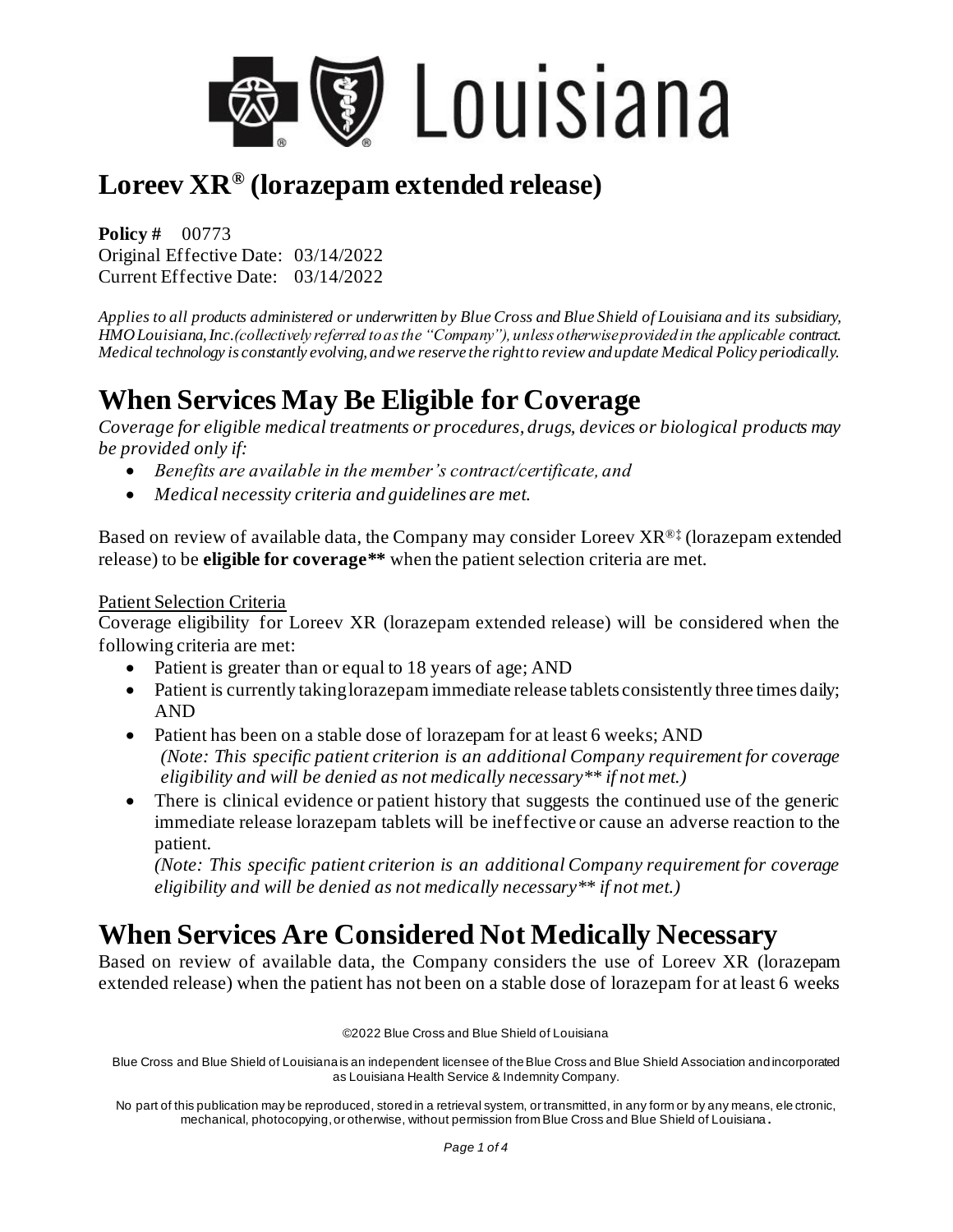

Policy # 00773 Original Effective Date: 03/14/2022 Current Effective Date: 03/14/2022

or there is an absence of clinical evidence or patient history that suggests the continued use of the generic immediate release lorazepam tablets will be ineffective or cause an adverse reaction to the patient to be **not medically necessary.\*\***

# **When Services Are Considered Investigational**

*Coverage is not available for investigational medical treatments or procedures, drugs, devices or biological products.*

Based on review of available data, the Company considers the use of Loreev XR (lorazepam extended release) when patient selection criteria are not met (except those denoted above as **not medically necessary\*\***) to be **investigational.\***

# **Background/Overview**

Loreev XR is an extended release formulation of lorazepam that is indicated specifically for patients who are receiving stable, evenly divided, three times daily dosing with immediate release lorazepam tablets. It is available in 1 mg, 2 mg, and 3 mg capsules that should be administered once daily, in the morning, with or without food. The dose should be equal to the patient's previous total daily dose of lorazepam tablets and should be started the morning after the last dose of lorazepam tablets. Capsules may be swallowed whole or opened and the entire contents sprinkled onto applesauce.

# **FDA or Other Governmental Regulatory Approval**

#### **U.S. Food and Drug Administration (FDA)**

Loreev XR was approved in August, 2021, for the treatment of anxiety disorders in adults who are receiving stable, evenly divided, three times daily dosing with lorazepam tablets.

## **Rationale/Source**

The intent of this policy is to ensure that this medication is being used for its FDA approved indication. Loreev XR was approved for use in adults based on safety studies done with lorazepam immediate release tablets and is only indicated in patients who have been stabilized on lorazepam tablets. The patient selection criteria presented in this policy take into consideration whether the patient has been stabilized on the generic lorazepam tablets as well as whether there is a clinical reason that the patient cannot continue to take the generic lorazepam tablets. In the absence of the

©2022 Blue Cross and Blue Shield of Louisiana

Blue Cross and Blue Shield of Louisiana is an independent licensee of the Blue Cross and Blue Shield Association and incorporated as Louisiana Health Service & Indemnity Company.

No part of this publication may be reproduced, stored in a retrieval system, or transmitted, in any form or by any means, electronic, mechanical, photocopying, or otherwise, without permission from Blue Cross and Blue Shield of Louisiana **.**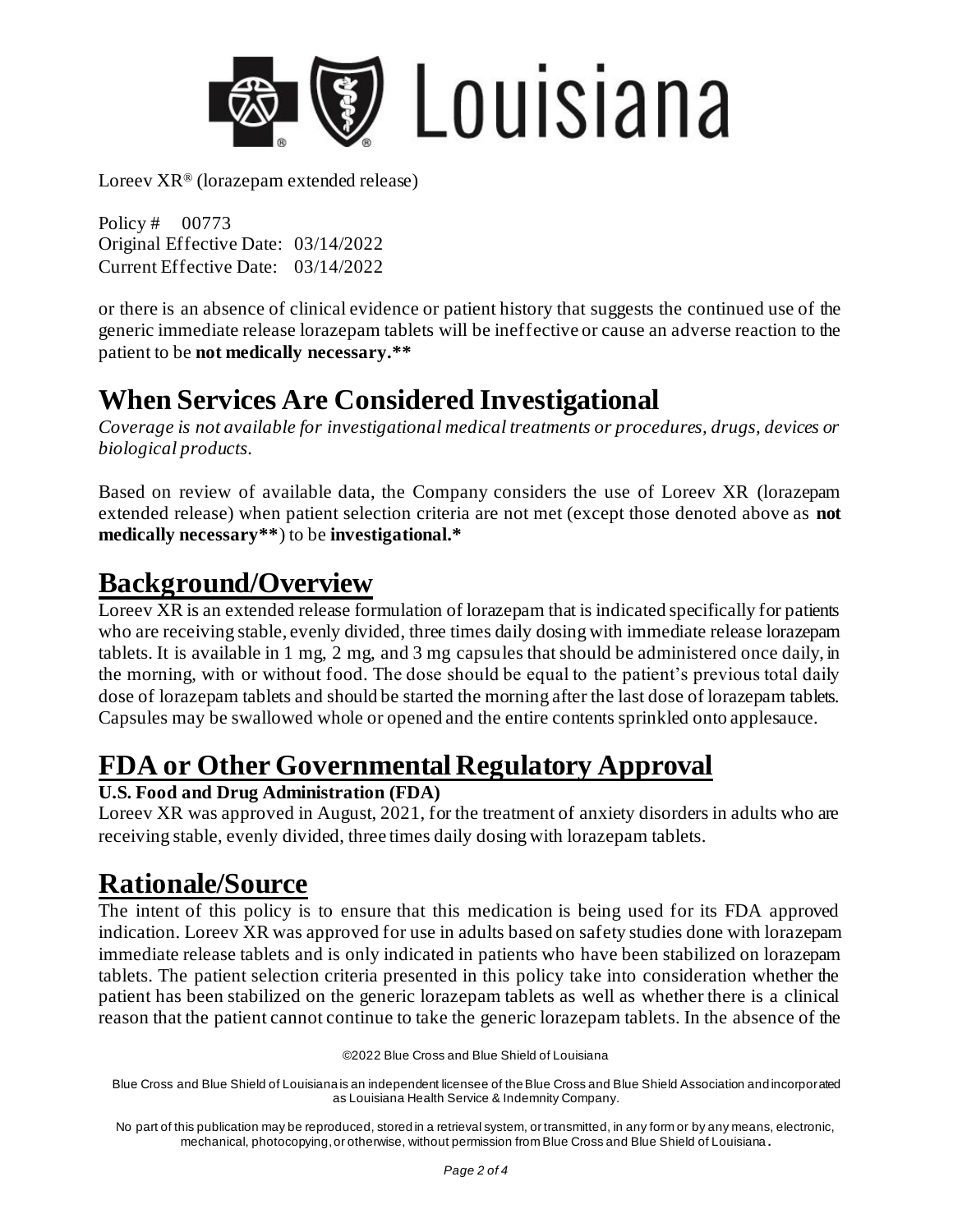

Policy # 00773 Original Effective Date: 03/14/2022 Current Effective Date: 03/14/2022

above mentioned caveats, there is no advantage to using brand name Loreev XR over the available generic lorazepam tablets.

### **References**

1. Loreev XR [package insert]. Almatica Pharma LLC. Morristown, NJ. Updated August 2021.

# **Policy History**

Original Effective Date: 03/14/2022 Current Effective Date: 03/14/2022 02/03/2022 Medical Policy Committee review 02/09/2022 Medical Policy Implementation Committee approval. New policy. Next Scheduled Review Date: 02/2023

\*Investigational – A medical treatment, procedure, drug, device, or biological product is Investigational if the effectiveness has not been clearly tested and it has not been incorporated into standard medical practice. Any determination we make that a medical treatment, procedure, drug, device, or biological product is Investigational will be based on a consideration of the following:

- A. Whether the medical treatment, procedure, drug, device, or biological product can be lawfully marketed without approval of the U.S. Food and Drug Administration (FDA) and whether such approval has been granted at the time the medical treatment, procedure, drug, device, or biological product is sought to be furnished; or
- B. Whether the medical treatment, procedure, drug, device, or biological product requires further studies or clinical trials to determine its maximum tolerated dose, toxicity, safety, effectiveness, or effectiveness as compared with the standard means of treatment or diagnosis, must improve health outcomes, according to the consensus of opinion among experts as shown by reliable evidence, including:
	- 1. Consultation with the Blue Cross and Blue Shield Association technology assessment program (TEC) or other nonaffiliated technology evaluation center(s);
	- 2. Credible scientific evidence published in peer-reviewed medical literature generally recognized by the relevant medical community; or
	- 3. Reference to federal regulations.

©2022 Blue Cross and Blue Shield of Louisiana

Blue Cross and Blue Shield of Louisiana is an independent licensee of the Blue Cross and Blue Shield Association and incorporated as Louisiana Health Service & Indemnity Company.

No part of this publication may be reproduced, stored in a retrieval system, or transmitted, in any form or by any means, electronic, mechanical, photocopying, or otherwise, without permission from Blue Cross and Blue Shield of Louisiana **.**